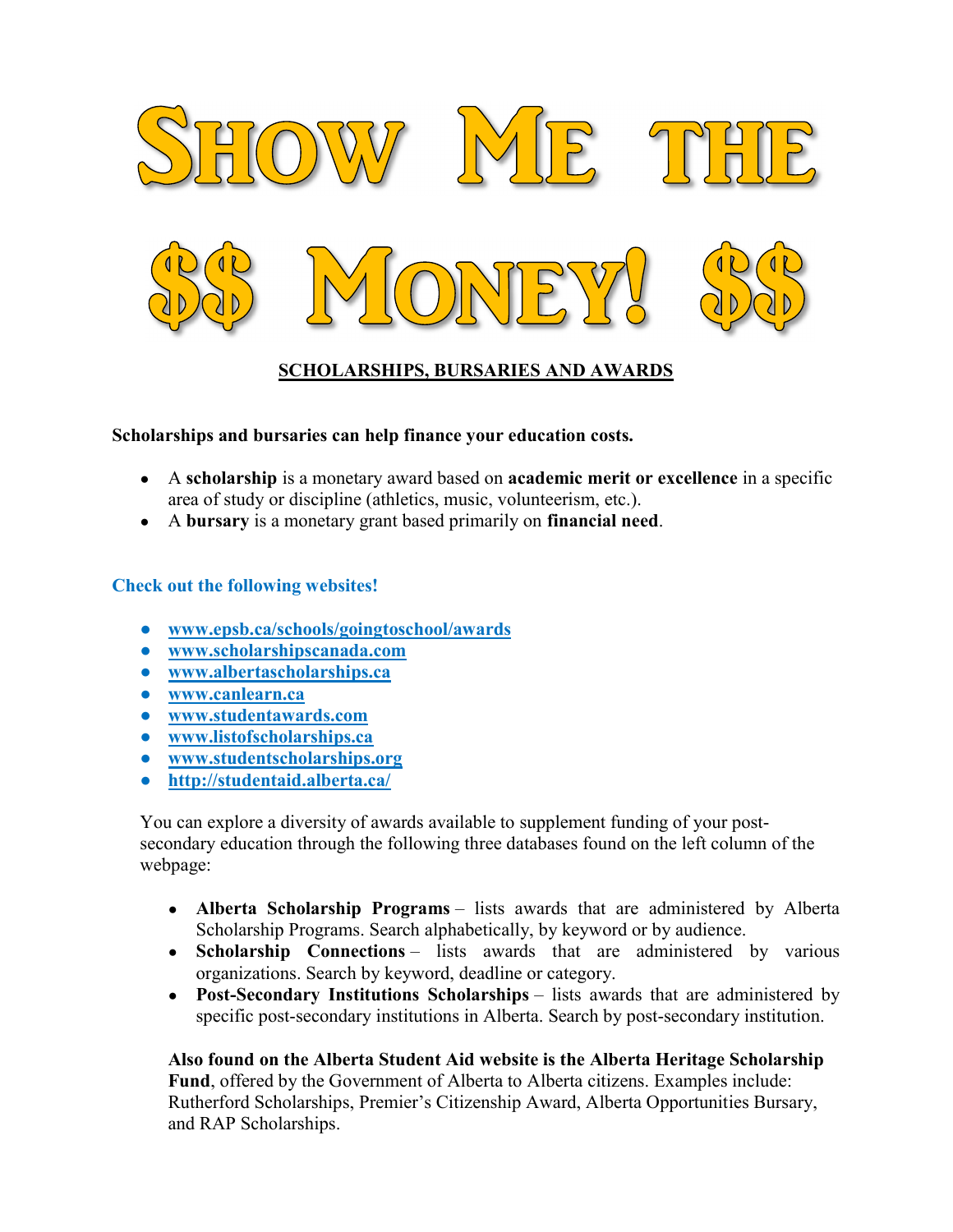## Scholarship and Bursary: Useful Tips:

- Talk to your grade coordinator to gain more information.
- There is a way to finance your post-secondary studies. Consider your options: scholarships, bursaries, loans, and part-time work may all be necessary.
- Set aside time to research awards. Many hours of reading, checking web-sites, and writing letters or essays will be necessary.
- Get organized. Set up a folder or binder to keep track of the awards you find and apply for, a copy of your transcripts, letters of reference, etc. Photocopy the awards you apply for to keep for your records. What system works best for you to manage your materials?
- Start early and keep going. You can continue to apply for scholarships throughout your entire academic career. Don't become too frustrated if you don't find immediate success – there are thousands of awards available. Be persistent.
- Watch your deadlines.
- $\bullet$  What do you know about you? Create a personal profile like a resume that identifies your strengths that may transfer into a scholarship. Consider: marks, skills, achievements, cultural background, area of study, parental and community affiliations. Store this information in your folder.
- Pay attention to the school announcements. Updates can also be found in school zone and the Eastglen website.
- Network. Who else do you know who may lead you to a scholarship? Parents, relatives, employers, businesses, churches, community organizations, newspapers, web-sites, libraries, friends and teachers are some of your greatest resources.
- Post-secondary institutions. Check the websites of the post-secondary institutions you are interested in and look specifically for entrance scholarships (these are for students coming directly from high school). Some schools offer renewable scholarships. This could be the difference in deciding which school to attend.

Finding resources to finance your post-secondary study is not that difficult, but it does take time and effort. There is no simple click that will point you to all the funds available and there is no comprehensive book to tell you everything. The only guarantee is that if you don't apply, you won't get any money!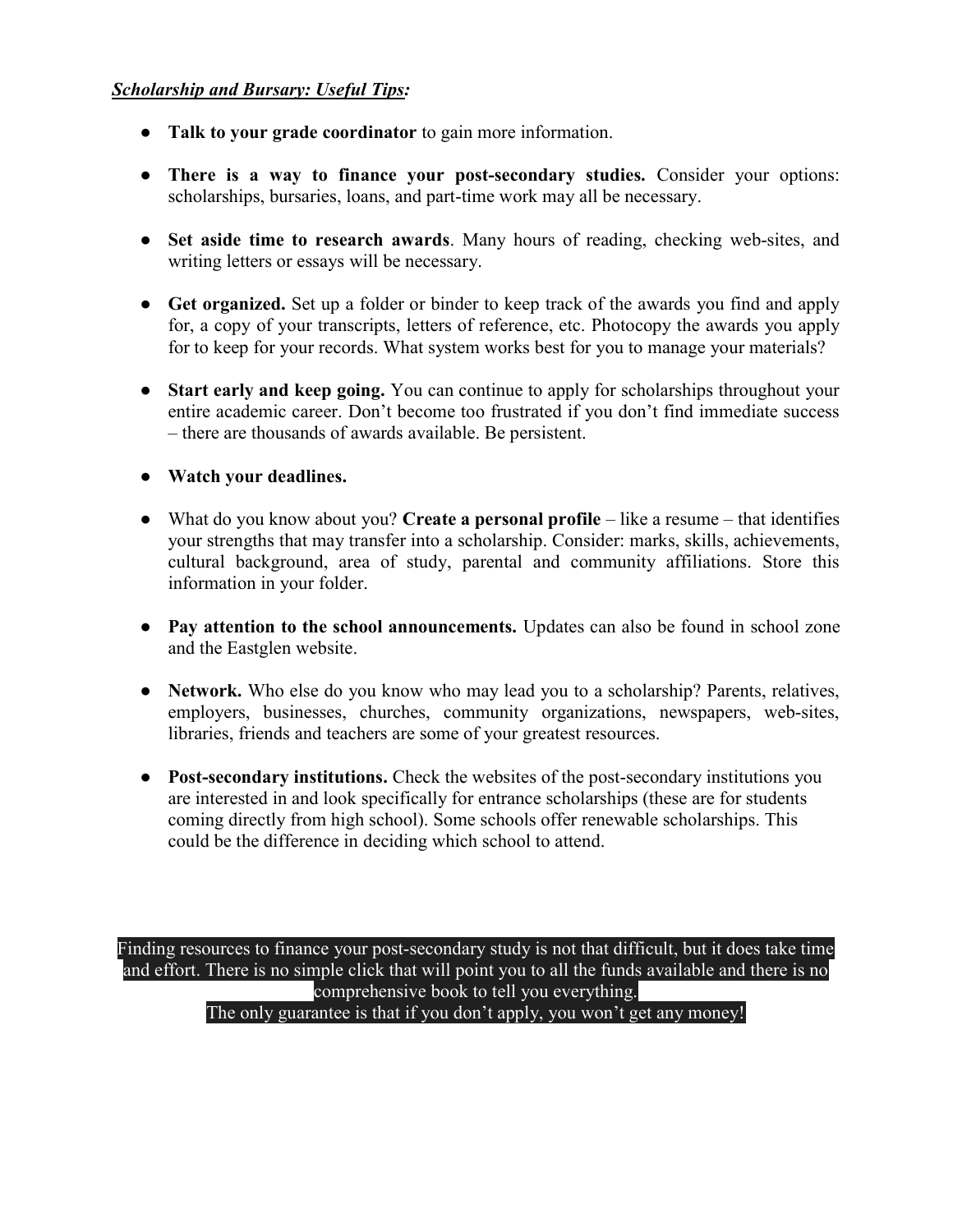# Summary of Student Awards and Scholarships

| <b>Academic Honors for Gr. 10</b><br>(ongoing throughout the year,<br>determined in June, no<br><i>application required</i> )               | An average of 80% or better in five courses as prescribed below:<br>A minimum of four (4) courses selected from English 10-1,<br>English 10-2, Social Studies 10-1, Social Studies 10-2,<br>Mathematics 10-C, Mathematics 10-3, Science 10, Science<br>14<br>Highest marks from any 10 level course that is 5 credits                                                                                                                                                                                                                                                                                                                                                                                                                                                                                                                                                                                                                                                                                                                                                                                                                       |
|---------------------------------------------------------------------------------------------------------------------------------------------|---------------------------------------------------------------------------------------------------------------------------------------------------------------------------------------------------------------------------------------------------------------------------------------------------------------------------------------------------------------------------------------------------------------------------------------------------------------------------------------------------------------------------------------------------------------------------------------------------------------------------------------------------------------------------------------------------------------------------------------------------------------------------------------------------------------------------------------------------------------------------------------------------------------------------------------------------------------------------------------------------------------------------------------------------------------------------------------------------------------------------------------------|
| <b>Academic Honors for Gr. 11</b><br>(ongoing throughout the year,<br>determined in June, no<br>application required)                       | An average of 80% or better in five courses as prescribed below:<br>A minimum of four (4) courses selected from English 20-1,<br>English 20-2, Social Studies 20-1, Social Studies 20-2,<br>Mathematics 20-1, Mathematics 20-2, Mathematics 20-3,<br>Biology 20, Chemistry 20, Science 20, Science 24<br>Highest marks from any 20 level course that is 5 credits                                                                                                                                                                                                                                                                                                                                                                                                                                                                                                                                                                                                                                                                                                                                                                           |
| <b>Academic Honors for Gr. 12</b><br>(ongoing throughout the year,<br>determined in June, no<br>application required)                       | An average of 80% or better in five courses as prescribed below:<br>Four (4) courses selected from English 30-1, English 30-2,<br>Social Studies 30-1, Social Studies 30-2, Mathematics 30-1,<br>Mathematics 30-2, Mathematics 30-3, Mathematics 31,<br>Biology 30, Chemistry 30, Science 30<br>Highest marks from any 30 level course that is 5 credits                                                                                                                                                                                                                                                                                                                                                                                                                                                                                                                                                                                                                                                                                                                                                                                    |
| <b>Elwyn Probert Mathematics</b><br>Scholarship<br>(ongoing throughout the year,<br>determined in June, no<br><i>application required</i> ) | The purpose of this award is to recognize excellence in academic<br>achievement in mathematics. Students are not required to<br>demonstrate financial need in order to be eligible for this award.<br>The award will consist of a plaque and a $$16,000$ scholarship. The<br>recipient of the award will be selected by a committee consisting of<br>representative staff members from the mathematics department.<br>The student who is selected shall satisfy the following criteria. The<br>recipient must:<br>Be a grade 12 student graduating from Eastglen high<br>school.<br>Must take both Math 30-1 and Math 31 in their grade 12<br>year at Eastglen.<br>Excellence in academic achievement in mathematics is<br>based on the initial marks in the Math 30-1 and Math 31<br>courses (marks obtained if a student repeats these courses<br>are not applicable). If there is a tie, original summative<br>assessments, prior to re-writes, will be referred to.<br>Must be enrolled in Mathematics, Engineering or Science<br>(majoring in Math) at a post-secondary institution in the<br>September following their grade 12 year. |

● Eastglen High School Awards and Scholarships: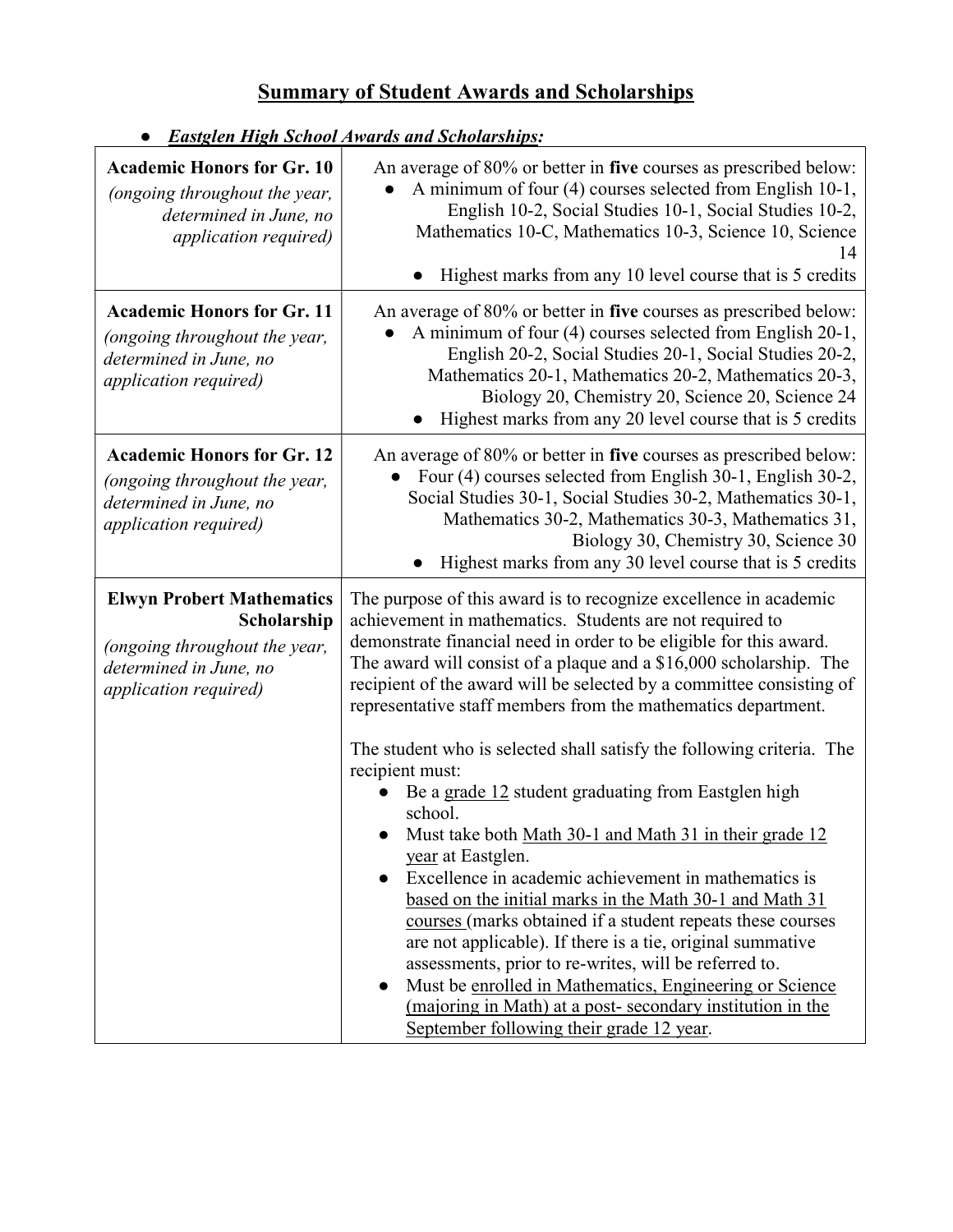| <b>Parent Council "Rubber</b><br><b>Band</b> " Award<br>(ongoing throughout the<br>year, determined in June, no<br><i>application required</i> ) | This award is presented to the student who achieves personal success<br>by the end of Grade 12 through bouncing back from seemingly<br>insurmountable obstacles and barriers. This student demonstrates<br>positive resilience and dogged determination in pursuit of personal<br>goals and objectives, when many others facing similar circumstances<br>would have forgone their dreams. All students who are in attendance<br>at Eastglen High School at the time of consideration are eligible for<br>this award. The award will consist of a plaque and a \$500<br>scholarship.                                                                                                                                                                                                                                                                                                                                                                                                                            |
|--------------------------------------------------------------------------------------------------------------------------------------------------|----------------------------------------------------------------------------------------------------------------------------------------------------------------------------------------------------------------------------------------------------------------------------------------------------------------------------------------------------------------------------------------------------------------------------------------------------------------------------------------------------------------------------------------------------------------------------------------------------------------------------------------------------------------------------------------------------------------------------------------------------------------------------------------------------------------------------------------------------------------------------------------------------------------------------------------------------------------------------------------------------------------|
| <b>Parent Council "Beyond</b><br>the Box" Award<br>(ongoing throughout the<br>year, determined in June, no<br>application required)              | This award is presented to the Grade 12 student who demonstrates<br>unconventional methods of positive problem-solving and solution<br>implementation. Through encouraging expansion, or elimination, of<br>traditional ways of accomplishing tasks, and by fostering critical<br>thinking in others, this student has gained unanticipated personal<br>achievements and successes. All students who are in attendance at<br>Eastglen High School at the time of consideration are eligible for this<br>award. The award will consist of a plaque and a \$500 scholarship.                                                                                                                                                                                                                                                                                                                                                                                                                                     |
| <b>Parent Council "Growth of</b><br><b>Greatness</b> " Award<br>(ongoing throughout the<br>year, determined in June, no<br>application required) | This award is presented to the student who, during their time spent at<br>Eastglen, demonstrates amazing and awe inspiring personal growth.<br>Through transformation of thinking, maturation of character and<br>recognition of self-worth, this student has, perhaps unknowingly,<br>become an excellent example of Gandhi's famous statement: "You<br>must be the change you wish to see in the world". All students who<br>are in attendance at Eastglen High School at the time of consideration<br>are eligible for this award. The award will consist of a plaque and a<br>\$500 scholarship.                                                                                                                                                                                                                                                                                                                                                                                                           |
| <b>Commemorative Grad</b><br>Award<br>(ongoing throughout the<br>year, determined in June, no<br>application required)                           | This award was created in 2004 in commemoration of Eastglen's $50th$<br>Anniversary. The award goes to the outstanding graduate each year<br>who embodies the following criteria:<br>Is a member in good standing of the current graduating class<br>Contributes to Eastglen's tradition of the pursuit of excellence,<br>not necessarily limited to scholastic excellence<br>Is a role model among his/her peers for responsible, solid<br>citizenship<br>Exhibits Eastglen pride and school spirit by contributing to the<br>general good of the school community on multiple levels<br><b>AND</b><br>Has the respect of peers, teachers and support staff<br>The recipient of this award should be perceived as a person who has<br>the reputation of being an admirable ambassador of Eastglen and who<br>would probably continue to do so after graduation in his/her alumnus<br>status.<br>The award will consist of:<br>the recipient's name will be engraved each year on the alumni<br>school trophy; |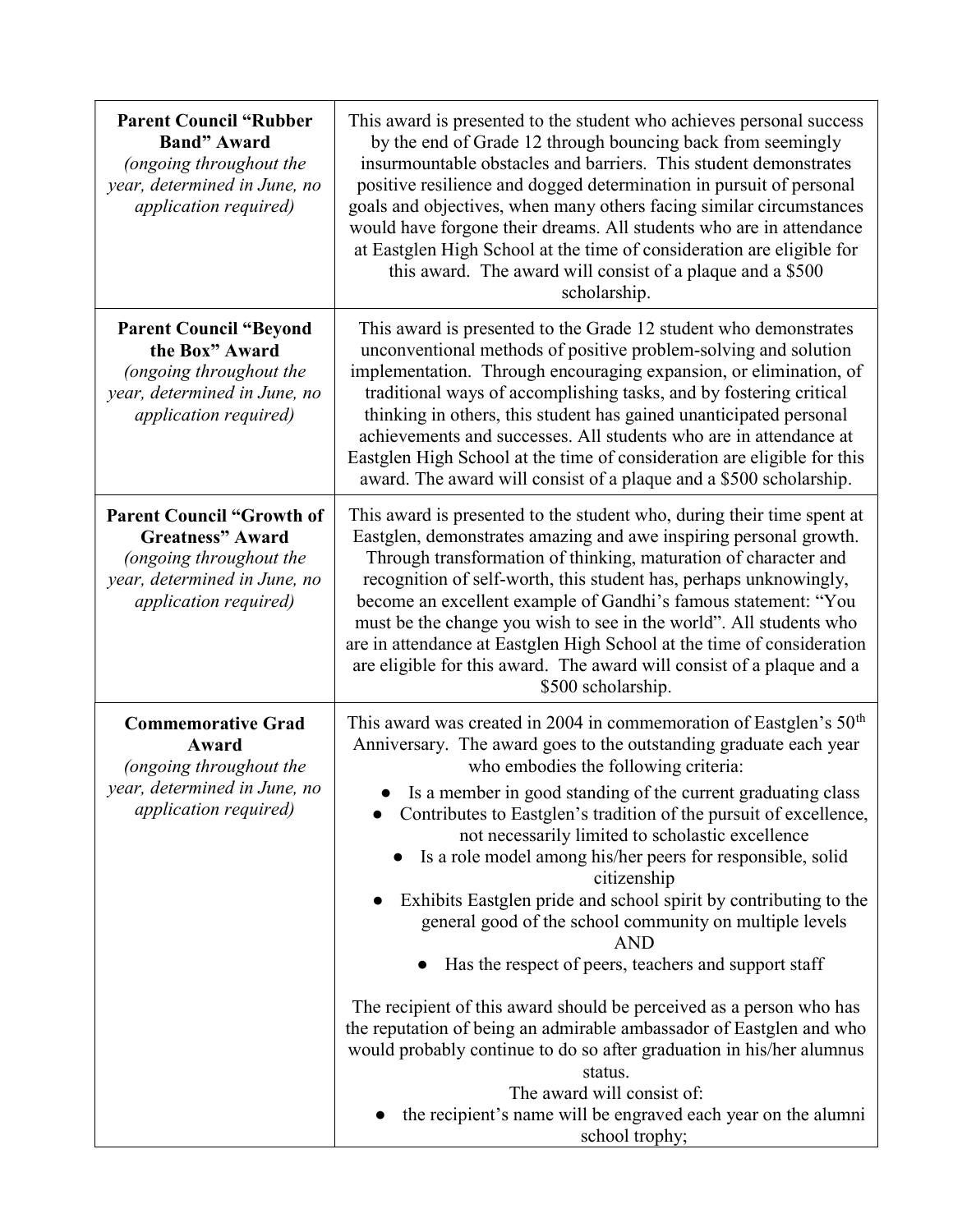| • a grad gift to commemorate the award;<br>a one-year complimentary membership in the Eastglen Alumni<br>Society;<br>a donation from the Eastglen Alumni Society to be used<br>$\bullet$<br>toward his or her post-secondary education |
|----------------------------------------------------------------------------------------------------------------------------------------------------------------------------------------------------------------------------------------|
|                                                                                                                                                                                                                                        |

## **•** External and District Awards and Scholarships: (\*\*Note: These are only some of the many scholarships, bursaries and awards available, refer to listed websites for more information)

| The Kinsmen Club of<br><b>Edmonton Youth</b><br><b>Achievement Award for</b><br><b>Community Service</b><br>(deadline May, application<br><i>required</i> ) | To reflect the Club's dedication to the development of young men and<br>women, the Kinsmen Club of Edmonton has established an award for<br>a senior high school student in each of Edmonton's high schools. This<br>award is for students who exhibit outstanding participation and<br>performance in the area of community service.<br>The purpose of this award is to provide annual recognition to a<br>graduating student from each participating high school in the City of<br>Edmonton. The recipient must exhibit outstanding participation and<br>performance in the area of community service and plan to attend a<br>post-secondary education institution.<br>The award will consist of:<br>a plaque, to be engraved annually, retained and displayed in<br>the school;<br>an engraved individual plaque for the recipient's possession;<br>and<br>• a cash award of $$1,000.00$ for the student. |
|-------------------------------------------------------------------------------------------------------------------------------------------------------------|--------------------------------------------------------------------------------------------------------------------------------------------------------------------------------------------------------------------------------------------------------------------------------------------------------------------------------------------------------------------------------------------------------------------------------------------------------------------------------------------------------------------------------------------------------------------------------------------------------------------------------------------------------------------------------------------------------------------------------------------------------------------------------------------------------------------------------------------------------------------------------------------------------------|
| <b>Michael A. Strembitsky</b><br><b>Award of Excellence</b><br>(Nomination)<br>(deadline May 1, application<br>required)                                    | One Eastglen High School student will be nominated for this<br>prestigious award and go on to compete with nominees from other<br>Edmonton high schools. The Eastglen nominee will have achieved<br>excellence in personal, social and academic endeavors. The winner<br>will be chosen by Edmonton Public Schools in the fall of 2015.<br>The award will consist of:<br>a presentation at the District Student Awards night in the fall;<br>an engraved individual plaque for the nominee's possession;<br>and<br>three cash awards of \$1000 (gold), \$500 (silver), \$250<br>(bronze) for the student recipients.                                                                                                                                                                                                                                                                                         |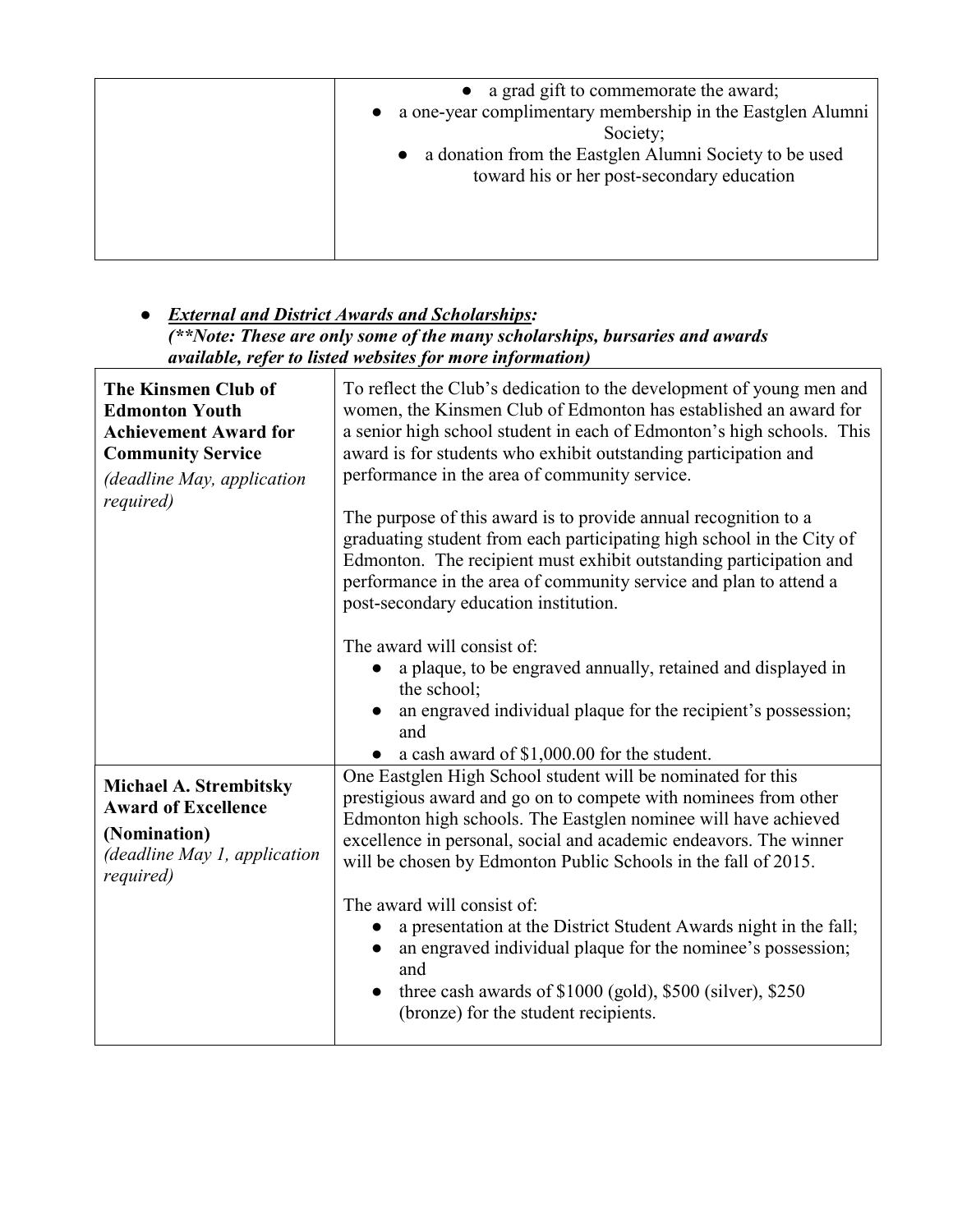| <b>RAP/CTS Scholarships</b><br>(deadline June 30,<br>application required) | The award (\$1000) recognizes the accomplishments of Alberta high<br>school students participating in the Registered Apprenticeship<br>Program (RAP) or who have completed a Career and Technologies<br>Studies (CTS) apprenticeship pathway and to encourage students to<br>continue their apprenticeship training after completing high school.                                                                                                                                                                                                                                                                                                    |
|----------------------------------------------------------------------------|------------------------------------------------------------------------------------------------------------------------------------------------------------------------------------------------------------------------------------------------------------------------------------------------------------------------------------------------------------------------------------------------------------------------------------------------------------------------------------------------------------------------------------------------------------------------------------------------------------------------------------------------------|
|                                                                            | <b>RAP</b> students must:                                                                                                                                                                                                                                                                                                                                                                                                                                                                                                                                                                                                                            |
|                                                                            | be a Canadian citizen or a Permanent Resident of<br>o<br>Canada, and a resident of Alberta as defined by Alberta<br>Scholarship Programs,<br>have completed the requirements for a high school<br>o<br>diploma,<br>be registered as an Alberta apprentice in a trade while<br>o<br>still attending high school,<br>have completed a minimum of 250 hours of on-the-job<br>o<br>training and work experience in your trade,<br>be continuing in an approved regular apprenticeship<br>$\mathsf{o}\,$<br>program,<br>have NOT been awarded a RAP Scholarship<br>o<br>previously, and<br>have at least one period of technical training remaining.<br>o |
|                                                                            | CTS apprenticeship pathway students must:                                                                                                                                                                                                                                                                                                                                                                                                                                                                                                                                                                                                            |
|                                                                            | be a Canadian citizen or a Permanent Resident of<br>o<br>Canada, and a resident of Alberta as defined by Alberta<br>Scholarship Programs,                                                                                                                                                                                                                                                                                                                                                                                                                                                                                                            |
|                                                                            | be a registered Alberta apprentice or plan to register<br>o<br>within 12 months,                                                                                                                                                                                                                                                                                                                                                                                                                                                                                                                                                                     |
|                                                                            | have completed the requirements for high school<br>$\mathsf{o}\,$<br>graduation,                                                                                                                                                                                                                                                                                                                                                                                                                                                                                                                                                                     |
|                                                                            | have completed one of the five apprenticeship<br>o                                                                                                                                                                                                                                                                                                                                                                                                                                                                                                                                                                                                   |
|                                                                            | pathways, i.e. automotive service technician, carpenter,<br>cook, hairstylist, welder,                                                                                                                                                                                                                                                                                                                                                                                                                                                                                                                                                               |
|                                                                            | have at least one period of technical training remaining,<br>о<br>and                                                                                                                                                                                                                                                                                                                                                                                                                                                                                                                                                                                |
|                                                                            | have NOT been awarded a RAP Scholarship<br>o<br>previously.                                                                                                                                                                                                                                                                                                                                                                                                                                                                                                                                                                                          |

Ē.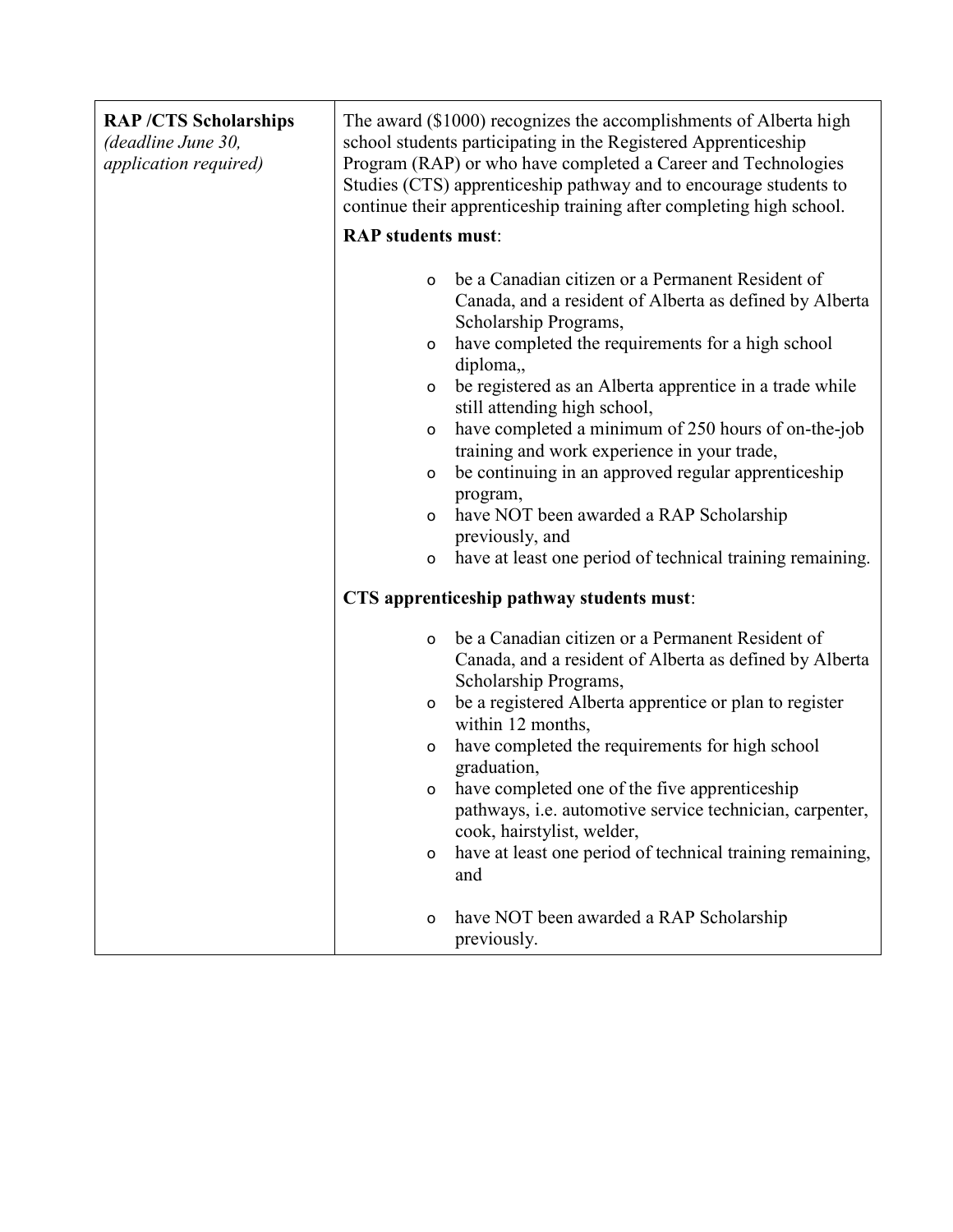| <b>Premier's Citizenship</b><br>Award<br>(deadline June 1, application<br><i>required</i> )                                                                                                                                                                                             | In recognition of students graduating from high school who have<br>supported and contributed to Alberta communities through public<br>service and voluntary endeavors. One award is available for each high<br>school in Alberta. Recipients receive a plaque from the Premier.<br>Applicants must be Alberta residents in their graduating year.<br>Recipients are selected by a selection committee set up at each school.<br>Selection is based on leadership, citizenship, community service<br>activities or volunteer work. Academic achievement may be<br>considered once candidates have met the eligibility criteria. |
|-----------------------------------------------------------------------------------------------------------------------------------------------------------------------------------------------------------------------------------------------------------------------------------------|--------------------------------------------------------------------------------------------------------------------------------------------------------------------------------------------------------------------------------------------------------------------------------------------------------------------------------------------------------------------------------------------------------------------------------------------------------------------------------------------------------------------------------------------------------------------------------------------------------------------------------|
|                                                                                                                                                                                                                                                                                         | Recipients of the Premier's Citizenship Award are also eligible for:                                                                                                                                                                                                                                                                                                                                                                                                                                                                                                                                                           |
|                                                                                                                                                                                                                                                                                         | the Queen's Golden Jubilee Citizenship Medal, which<br>o<br>provides a medal, \$5,000 and a letter of commendation<br>from the Lieutenant Governor, and<br>the Alberta Centennial Scholarship in the amount of<br>o<br>\$2,000.                                                                                                                                                                                                                                                                                                                                                                                                |
|                                                                                                                                                                                                                                                                                         | Recipients for these two awards are selected from the pool of students<br>who received a Premier's Citizenship Award.                                                                                                                                                                                                                                                                                                                                                                                                                                                                                                          |
| <b>Alexander Rutherford</b><br><b>Scholarships</b><br>(No deadline to apply.<br>Information for the online<br>application process can be<br>found at:<br>http://studentaid.alberta.ca/a<br>pplying-for-funding/how-to-<br>$\frac{apply}{N}$ No paper applications<br>will be accepted.) | <b>Grade 10 (\$400)</b><br>Average of 80% or higher in five subjects<br>English 10-1, 10-2 or French 10<br>At least two of the following:<br>Mathematics 10C or Mathematics 10-3<br>O<br>Science 10<br>$\circ$<br>Social studies 10<br>O<br>A language other than the one used above at the grade 10<br>O<br>level<br>Any two other subjects at the grade 10 level (1000 series)<br>including the above subjects and courses created by combining<br>any three introductory level C.T.S. modules                                                                                                                               |
|                                                                                                                                                                                                                                                                                         | <b>Grade 11 (\$800)</b><br>Average of 80% or higher in five subjects<br>$\bullet$ English 20-1; 20-2 or French 20<br>At least two of the following:<br>Mathematics 20-1; 20-2; or 20-3<br>$\mathsf{o}$<br>o Science 20<br>o Biology 20<br>Chemistry 20<br>$\mathsf{O}$<br>o Physics 20<br>Social studies 20-1 or 20-2<br>$\mathsf{O}$<br>A language other than the one used above at the grade 11<br>$\mathsf{o}$<br>level<br>Any two other subjects at the grade 11 level (2000 series)<br>including the above subjects and courses created by combining<br>any three intermediate level C.T.S. modules.                      |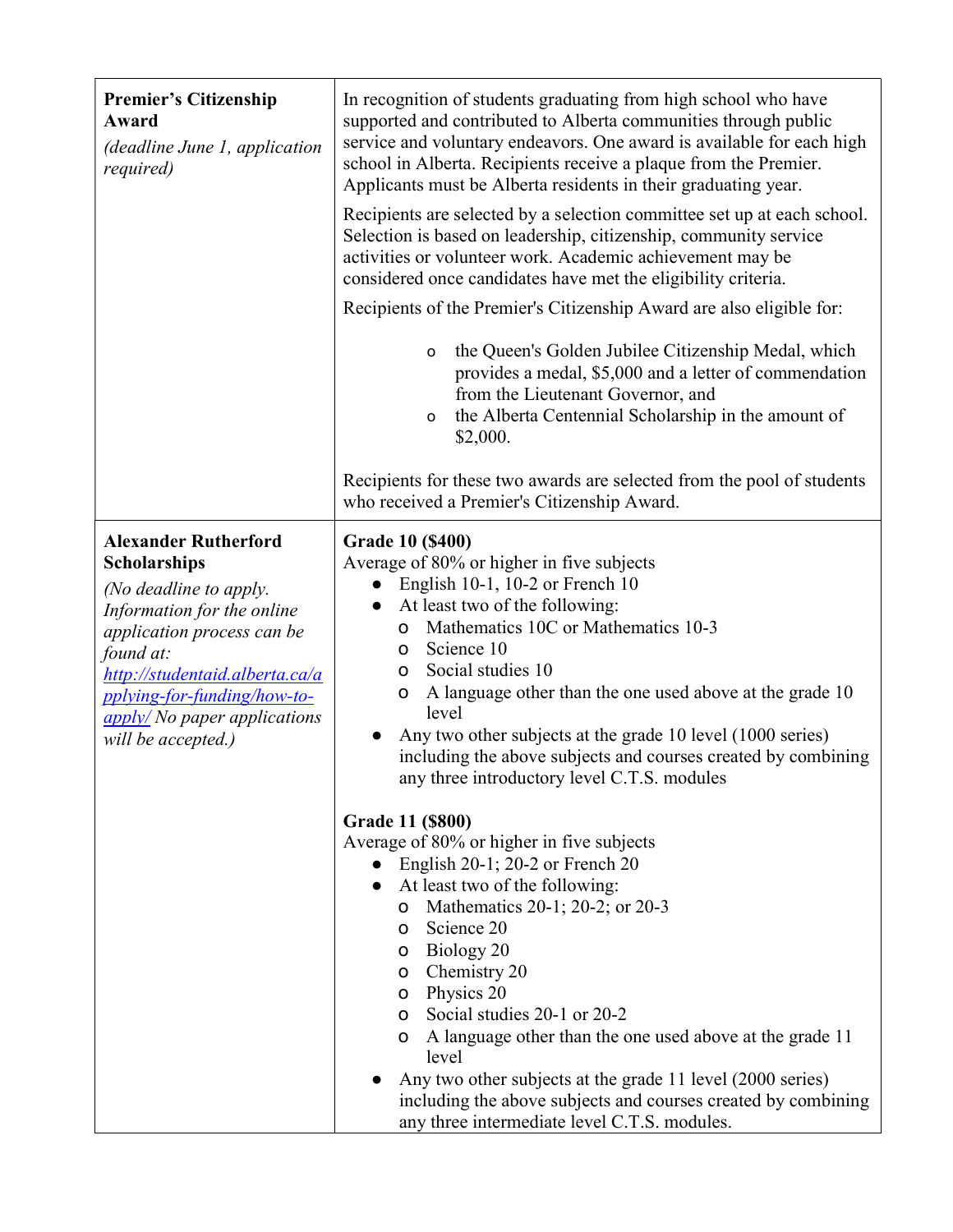|                                                                                      | Grade 12 (\$1300)<br>Average of 80% or higher in five subjects<br>English 30-1; 30-2 or French 30<br>Any four of the following:<br>Mathematics 30-1; Mathematics 30-2; or 30-3<br>o<br>Mathematics 31<br>o<br>Science 30<br>o<br>Biology 30<br>o<br>Chemistry 30<br>O<br>Physics 30<br>O<br>Social studies 30-1 or 30-2<br>O<br>Grade 12 Language other than the one used above<br>O<br>$(3000 \text{ series})$                                                                                                                                                                                                                                                                                                                                                                                                                                                |
|--------------------------------------------------------------------------------------|----------------------------------------------------------------------------------------------------------------------------------------------------------------------------------------------------------------------------------------------------------------------------------------------------------------------------------------------------------------------------------------------------------------------------------------------------------------------------------------------------------------------------------------------------------------------------------------------------------------------------------------------------------------------------------------------------------------------------------------------------------------------------------------------------------------------------------------------------------------|
| <b>Helping Hand Award</b><br>(Nomination)<br>(deadline May, application<br>required) | This award is presented to a Grade 12 student graduating student that<br>show strengths in citizenship, sportsmanship and/or leadership The<br>student depicts the following values: integrity, service, responsibility,<br>selflessness, loyalty respect, merit and reliability. In the fall the<br>Awards Unlimited committee will decide on the winner.<br>The award will consist of:<br>an engraved individual plaque for the nominee's possession;<br>a presentation by Awards Unlimited in the fall; and                                                                                                                                                                                                                                                                                                                                                 |
| <b>Brothers Grim Award</b><br>(deadline May, application<br>required)                | a cash awards of \$500<br>The scholarship will be targeted towards Arts students with<br>community involvement. Art defined as Theatre, Dance, Painting,<br>Drawing, Sculpting, Singing, Band, Technical Theater, Photography,<br>etc. Community involvement defined as volunteer work, working (for<br>pay) in the community they<br>live in or community league work.<br>Academic achievement is NOT a requirement. They do not need to be<br>AP students or high academic achievers. Our hopes are to target<br>people who are artists involved in their community. Consideration will<br>be made to those with low income status but it is NOT a requirement.<br>Scholarship Use: As the recipient sees fit for future artistic endeavors<br>or projects in their community. (not necessarily for post-secondary<br>tuition)<br>Amount of the Award: \$500 |